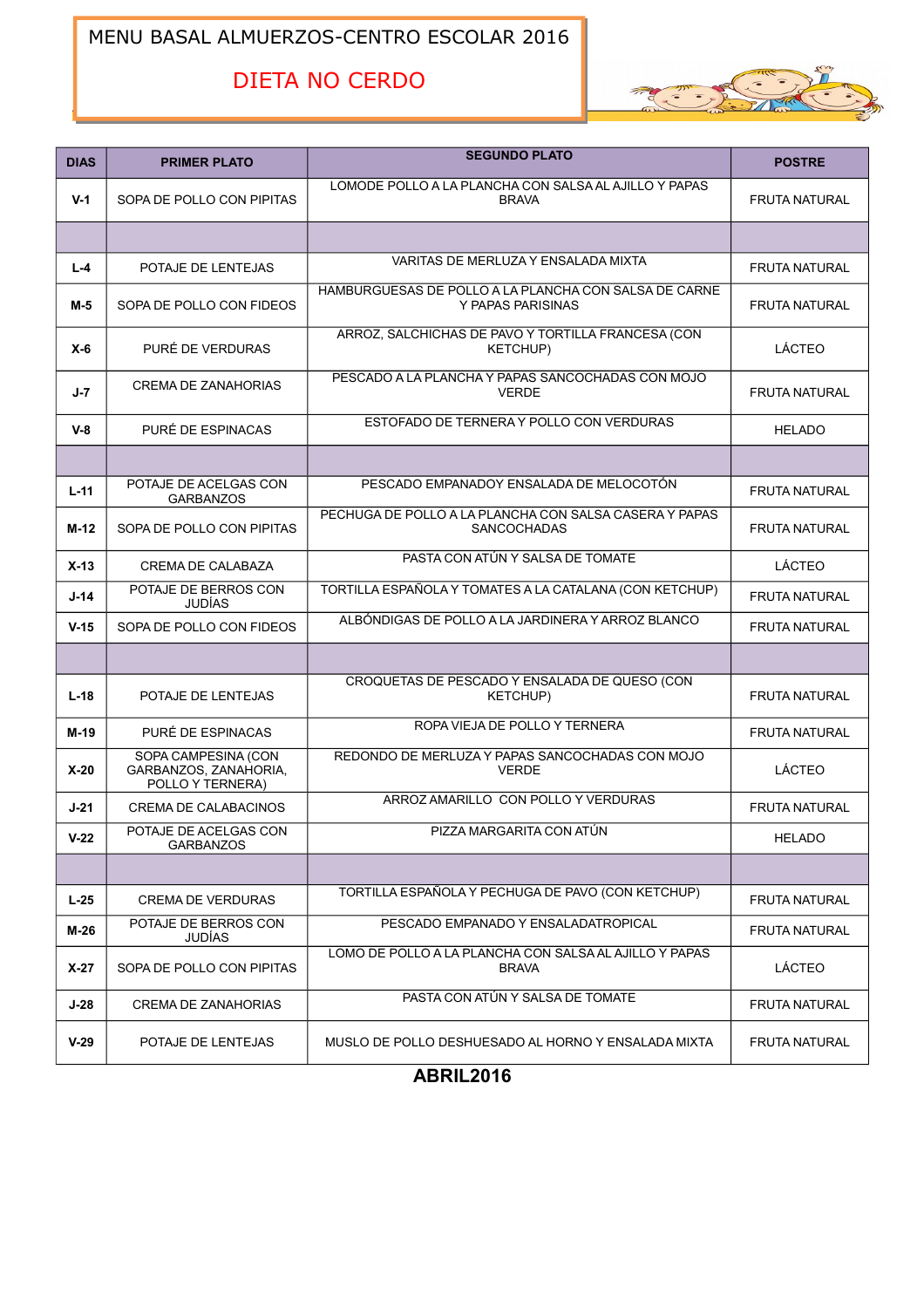MENU BASAL ALMUERZOS-CENTRO ESCOLAR 2016

DIETA NO CERDO



## **MAYO 2016**

| <b>DIAS</b> | <b>PRIMER PLATO</b>                                              | <b>SEGUNDO PLATO</b>                                                        | <b>POSTRE</b>        |
|-------------|------------------------------------------------------------------|-----------------------------------------------------------------------------|----------------------|
| $L-2$       |                                                                  | <b>FESTIVO</b>                                                              | <b>FRUTA NATURAL</b> |
| $M-3$       | PURÉ DE ESPINACAS                                                | ARROZ, SALCHICHAS DE PAVO Y TORTILLA FRANCESA (CON KETCHUP)                 | <b>FRUTA NATURAL</b> |
| $X-4$       | SOPA DE POLLO CON PIPITAS                                        | ESTOFADO DE TERNERA Y POLLO                                                 | LÁCTEO               |
| $J-5$       | POTAJE DE ACELGAS                                                | CHURROS DE PESCADO Y ENSALADA DE QUESO                                      | <b>FRUTA NATURAL</b> |
| $V-6$       | CREMA DE CALABAZA                                                | HAMBURGUESAS DE POLLO A LA PLANCHA CON SALSA DE CARNEY<br>PAPAS SANCOCHADAS | <b>HELADO</b>        |
|             |                                                                  |                                                                             |                      |
| $L-9$       | POTAJE DE VERDURAS                                               | PASTA CON ATÚN Y SALSA DE TOMATE                                            | <b>FRUTA NATURAL</b> |
| $M-10$      | SOPA DE POLLO CON FIDEOS                                         | TORTILLA ESPAÑOLA Y PECHUGA DE PAVO (CON KETCHUP)                           | <b>FRUTA NATURAL</b> |
| $X-11$      | CREMA DE CALABACINOS                                             | JAMONCITOS DE POLLO AL AJILLO Y PAPAS DE ASADERO                            | LÁCTEO               |
| $J-12$      | POTAJE DE BERROS CON JUDÍAS                                      | VARITAS DE MERLUZA Y ENSALADA DE MELOCOTÓN                                  | <b>FRUTA NATURAL</b> |
| $V-13$      | SOPA CAMPESINA (CON<br>GARBANZOS, ZANAHORIA,<br>POLLO Y TERNERA) | ALBONDIGAS DE POLLO A LA JARDINERA Y ARROZ BLANCO                           | <b>FRUTA NATURAL</b> |
|             |                                                                  |                                                                             |                      |
| $L-16$      | PURÉ DE ESPINACAS                                                | PECHUGA DE POLLO A LA PLANCHA CON SALSA CASERA Y PAPAS<br><b>BRAVA</b>      | <b>FRUTA NATURAL</b> |
| $M-17$      | <b>CREMA DE ZANAHORIAS</b>                                       | ARROZ AMARILLO CON POLLO Y VERDURAS                                         | <b>FRUTA NATURAL</b> |
| $X-18$      | SOPA DE POLLO CON PIPITAS                                        | PESCADO A LA PLANCHA Y PAPAS SANCOCHADAS CON MOJO VERDE                     | LÁCTEO               |
| $J-19$      | POTAJE DE BERROS CON JUDÍAS                                      | ESCALOPE DE POLLO Y ENSALADA MIXTA                                          | <b>FRUTA NATURAL</b> |
| $V-20$      | PURÉ DE ACELGAS                                                  | PIZZA MARGARITA CON ATÚN                                                    | <b>HELADO</b>        |
|             |                                                                  |                                                                             |                      |
| $L-23$      | POTAJE DE LENTEJAS                                               | CROQUETAS DE PESCADO Y ENSALADA TROPICAL                                    | <b>FRUTA NATURAL</b> |
| $M-24$      | PURÉ DE VERDURAS                                                 | ESPAGUETIS A LA BOLOÑESA (de ternera) Y QUESO RALLADO                       | <b>FRUTA NATURAL</b> |
| $X-25$      | SOPA DE POLLO CON FIDEOS                                         | LOMO DE POLLO AL AJILLO Y PAPAS DADO                                        | LÁCTEO               |
| $J-26$      | CREMA DE CALABAZA                                                | TORTILLA ESPAÑOLA Y TOMATES A LA CATALANA (CON KETCHUP)                     | <b>FRUTA NATURAL</b> |
| $V-27$      | POTAJE DE BERROS CON JUDIAS                                      | REDONDO DE MERLUZA Y PAPAS SANCOCHADAS CON MOJO VERDE                       | <b>FRUTA NATURAL</b> |
|             |                                                                  |                                                                             |                      |
| $L - 30$    |                                                                  | <b>FESTIVO</b>                                                              | <b>FRUTA NATURAL</b> |
| M-31        | <b>CREMA DE ZANAHORIAS</b>                                       | ROPA VIEJADE POLLO Y TERNERA                                                | <b>FRUTA NATURAL</b> |